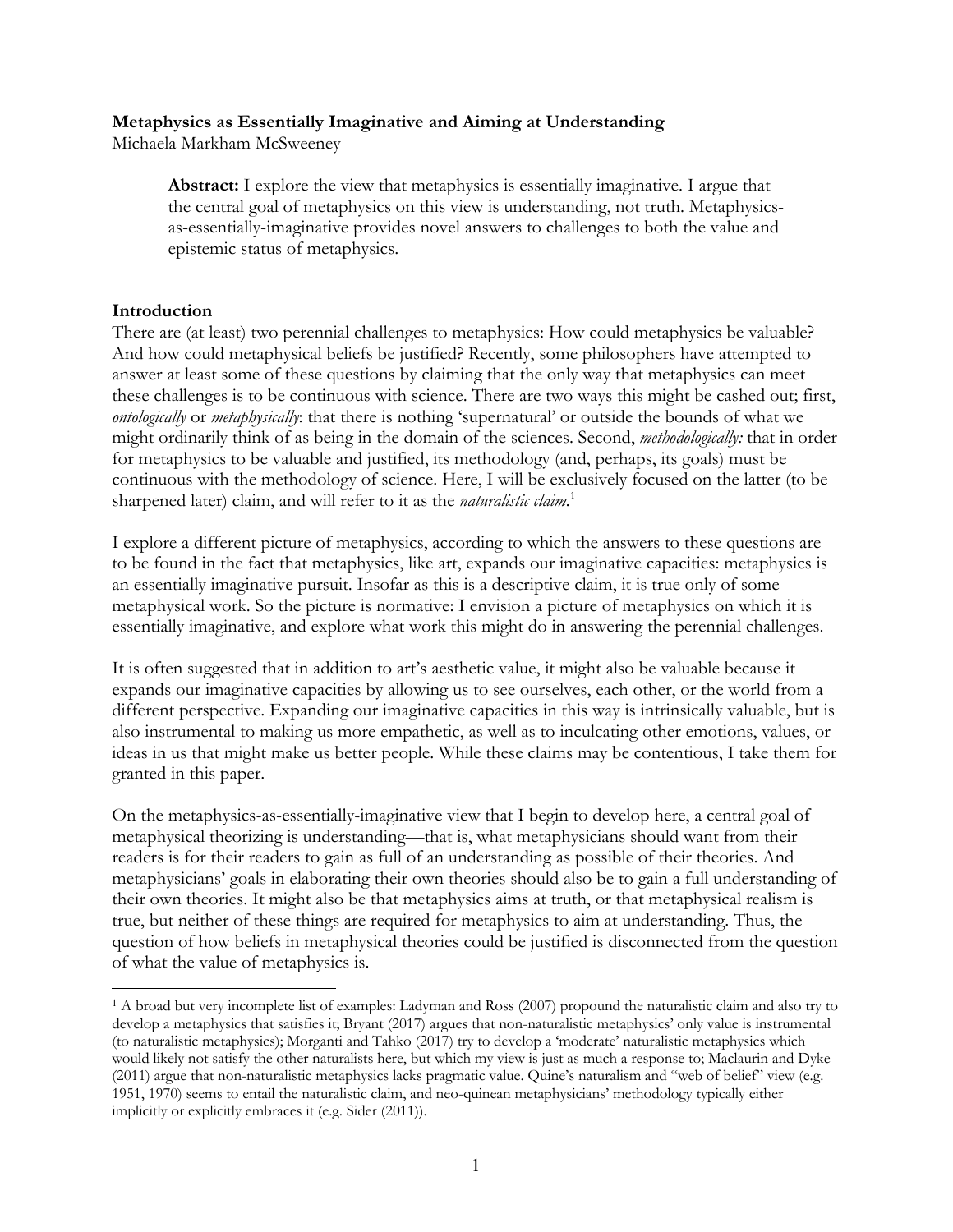The closest view to mine (that I know of) is Rosen's (forthcoming). Rosen motivates a kind of agnostic fictionalism about speculative metaphysics. Conceiving of metaphysics as essentially imaginative also lends itself to fictionalism about metaphysics. This is not, however, for any of the reasons that normally motivate us to move to fictionalism. Instead, it is because treating metaphysics as essentially imaginative makes metaphysics similar to fictional art in important ways. I think that fictionalism is false, though. While I won't motivate that view here, I will say some things about why metaphysics-as-essentially-imaginative does not entail that we should be fictionalists, and also will begin to address how we might begin to start combining the view with metaphysical realism (though much more needs to be said here).

#### **1. Metaphysics as Essentially Imaginative**

There is a vast literature on what imagination is that I won't have space to engage with in detail. I will leave things loose and informal, and appeal to the pre-theoretic notion of imagination that Gendler and Liao describe like this:

To imagine is to represent without aiming at things as they actually, presently, and subjectively are. One can use imagination to represent possibilities other than the actual, to represent times other than the present, and to represent perspectives other than one's own. Unlike perceiving and believing, imagining something does not require one to consider that something to be the case. (Gendler and Liao 2019).

Many philosophers have pointed out that imagination is *up to us* in a certain important way that perception is not.2 Similarly, imaginative pursuits are up to us in certain important ways. Insofar as arts are imaginative pursuits, they are creative*.* Authors and painters and sculptors determine the content, shape, composition, etc. of their work. One difference between an essentially imaginative pursuit and one that just happens to involve some imaginative work is that essentially imaginative pursuits are up to us in this kind of way. This also explains why natural science is not an essentially imaginative pursuit: science clearly involves imaginative work, especially in its more theoretical aspects, and in particular in the creative aspect of *coming up with* scientific theories but science is not up to us in the same way that art is. The way the natural world is—at least, the ways that we can observe and discover the natural world is—constrains and shapes our scientific theories. While the way the natural world also constrains certain things about art, that is in virtue of the us being the kind of creatures we are, unable to break laws of nature or transcend our humanity. Art need not *answer to* the natural world in the same way that natural science does.

Metaphysics-as-essentially-imaginative captures some, but not all, of actual metaphysical theorizing. Metaphysical views are often wild, and seem far from how the world actually appears, or what common sense tells us about it. They don't attempt to represent the manifest image, but rather to represent some way the world might be "underneath" the appearances. I suspect that, in day-to-day life, the world did not appear to Spinoza the way he described it (1667), or to Lewis the way he described it (e.g. in his (1986).) (Though both had, I think, metaphysical views that are consistent with, or even explain, the manifest image. What I mean is that there are crucial features of their views—e.g. the monism in Spinoza's case, and the concrete modal realism in Lewis's—that it is quite unlikely seemed to either of them to be mere reporting on some combination of their

 <sup>2</sup> See Wittgenstein (1981, §632), Sartre (1972: 7); Gendler and Liao (2019) and Balcerak Jackson (2019) both use the 'up to us' terminology.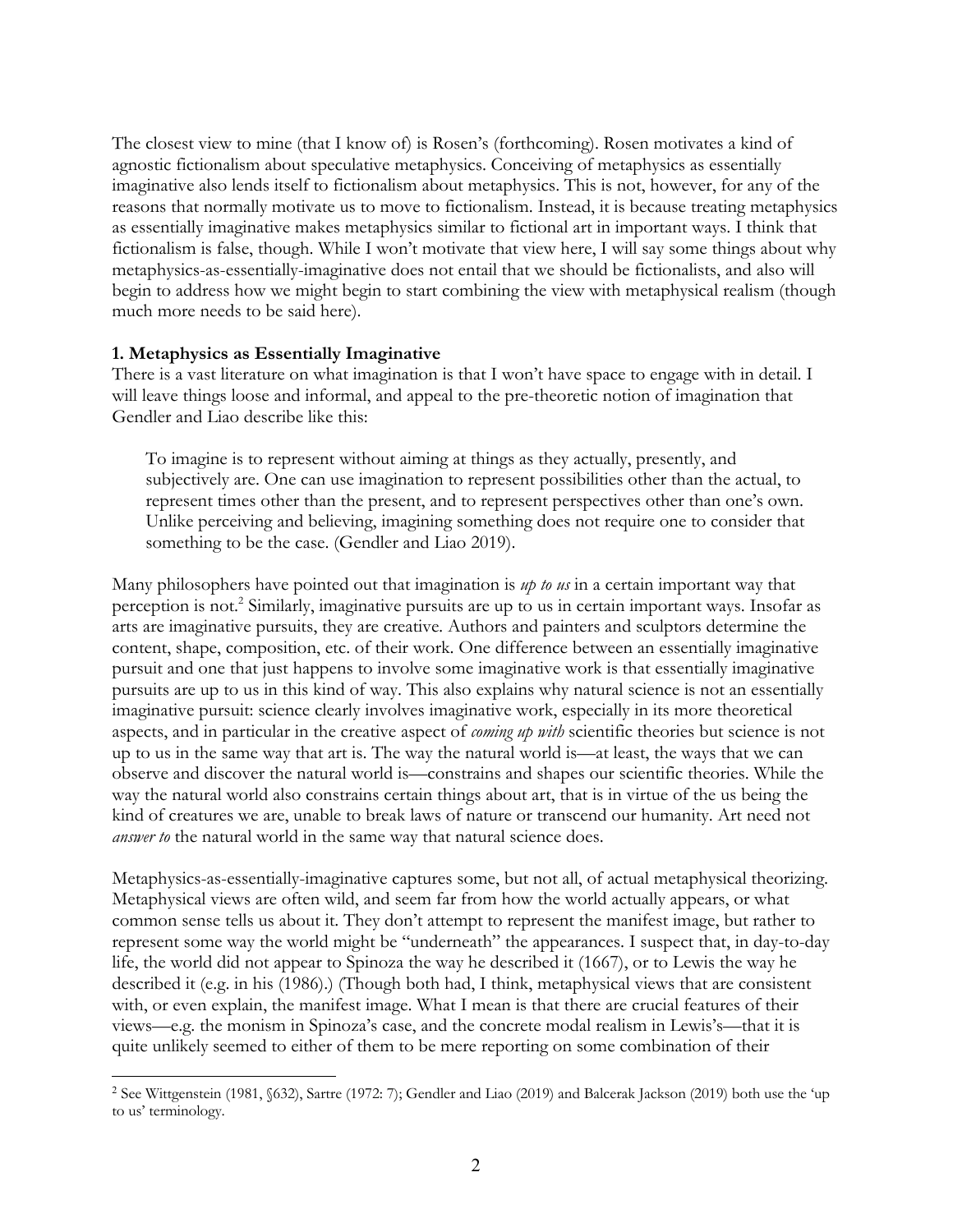perceptual experiences + 'common sense'.) Other metaphysical views are similar: compositional nihilism requires some re-envisioning of reality. So do ontologies of sets and spacetime points, or only properties.

Such views are developed by their authors doing imaginative work: imagining coherent ways the world might be. I mostly am—intentionally, but not for reasons of perceived relative importance! focusing on metaphysical views that can be seen as attempts to develop pictures of reality that aren't centrally about us, our activities, or the parts of the world we create. But there is something importantly common here between this claim and ameliorative social metaphysics, which is also perhaps more obviously—crucially imaginative: I take it our task there is, at least in part, to imagine a politically better world, and to try to literally create that world through shifting our concepts, language, and ontology itself.

One might point out that metaphysicians sometimes argue for views on which something like a mix of perceptual information and 'common sense' accurately describe what reality is like. (For example, take 'conservative' views about ontology, which say that ordinary objects like tables and frogs exist, but extraordinary ones like turkey-trouts and 'incars' do not, e.g. Markosian (1998), Korman (2015).) These views look less imaginative. But later, I will argue that they fit the metaphysics-as-essentiallyimaginative picture.

Our above definition says that to imagine "is to represent without aiming at things as they actually, presently, and subjectively are". If Lewis and Spinoza believed their views, then in what sense are they imaginings? Imaginings are supposed to be contrasted with beliefs, in that they don't aim at things as they actually are, as well as with perception, which perhaps can be thought of as forcing an appearance (or, simply, the world, depending on one's view of perception) upon us. The key here is in the idea that imaginings aren't supposed to aim at things as they actually, presently, and subjectively are. Many metaphysicians must engage in imaginative work because, initially, their views do not subjectively seem to them to be true, even if they believe them.

Thus, the idea is, imagination can play a crucial role in *transforming* how the world subjectively seems to us. Gendler and Liao say that "One can use imagination to represent possibilities other than the actual, to represent times other than the present, and to represent perspectives other than one's own." But one can also use imagination to represent possibilities and perspectives *in order* to make them our own; that is, in order to make them subjectively seem true to us. While he is not talking about metaphysics as a whole, nor about subjective seeming, but rather about conceivability, Yablo suggests something very similar to this: "It cannot be a prerequisite of imagining an X to be under the prior impression that Xs can exist. Which leaves… as the likelier explanation: it comes to me that Xs are possible in the act of imagining one." (1993, 30). Yablo's idea is that we don't wait until we find some world conceivable in order to imagine it; rather, we imagine that state of the world in order to determine whether it is conceivable.

Yablo says that "it cannot be a prerequisite of imagining an X to be under the prior impression that Xs can exist". (1993, 30). This is right, but more can be said. For we also use imagination to gain a better understanding of our own beliefs, by making our beliefs subjectively seem true to us. In doing so, we come to better understand the things that we believe. I think that this is part of what metaphysical theorizing is for, for the metaphysician herself, on the metaphysics-as-essentiallyimaginative view: to turn her own propositional beliefs into full-on subjective seemings.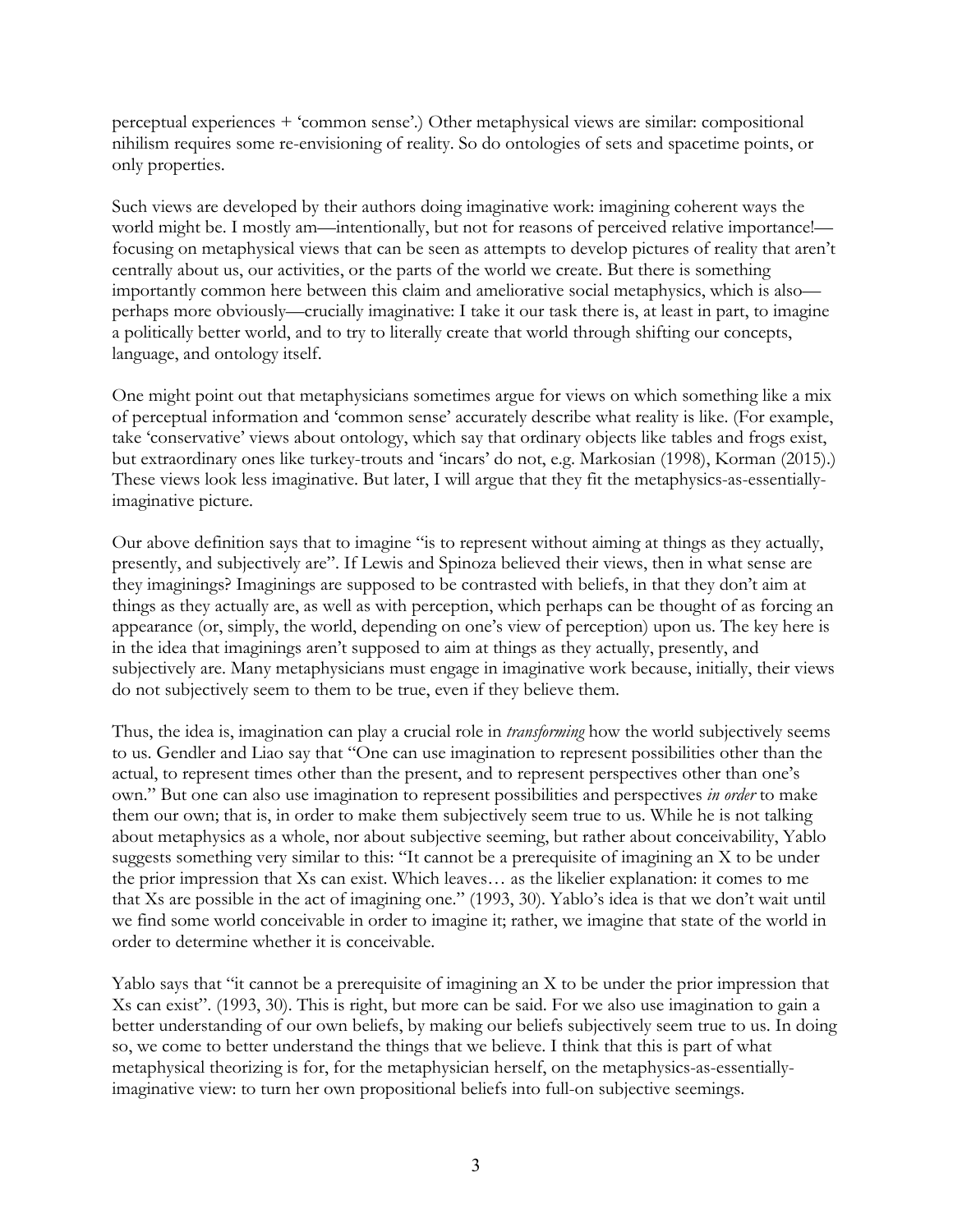What do I mean by the world *subjectively seeming* some way to us? There are plenty of things that most of us believe, but that don't subjectively seem to be true to us. Subjective seeming requires either belief plus in-the-moment perceptual experience (it subjectively seems to me as I write this sentence that I am on an airplane, because I both believe that and am having a perceptual experience of being on an airplane), or belief plus phenomenal imagination of that belief (it subjectively seems to me that rabbits have big ears, because I both believe that and phenomenally imagine that rabbits have big ears).<sup>3</sup>

What about *phenomenal imagination*? Roughly, it is having some kind of phenomenology that isn't immediately and directly caused by something external to me; that is non-propositional; and that represents things as being thus-and-so. While propositional imagination is not phenomenal imagination, I don't want to suggest that we need to be able to visualize (or even sensorily imagine with another sense) an object in order to phenomenally imagine it. Perhaps phenomenal imagination is akin to Yablo's 'objectual imagination': imagining the tiger itself, which he suggests does not require sensory imagination, but can be distinguished from propositional imagination in that it (a) lacks alethic content and (b) is referential (1993, 27).

But the simplest examples of phenomenal imagination all involve visualization, and subjective seeming is also best understood by example. It subjectively seems to me that the tennis ball in front of me is roughly spherical, and I believe that it is roughly spherical: I have a propositional belief that it is roughly spherical, but I also have an associated perceptual experience that (seemingly veridically) represents the ball as being roughly spherical. In this case, I also phenomenally imagine the ball as roughly spherical: if I close my eyes and try to imagine the ball, or it isn't in my presence, I imagine it as roughly spherical.

With the tennis ball, we have perceptual experience and belief that together seem to ground our phenomenal imagination of the ball as being roughly spherical. But perceptual experience of an object being a certain way is not necessary for us to phenomenally imagine the object being that way. Most of us believe that the earth is roughly spherical. If subjective seeming requires that we veridically *perceive it as such,* then it does not subjectively seem to most of us (e.g. not astronauts) that the earth is roughly spherical*.* But subjective seeming requires *either* belief plus either perceptual representation of the world as matching the belief *or* phenomenal imagination of the world as matching the belief. And both belief and phenomenal imagination can be grounded in things other than perceptual experience. It subjectively seems to most of us that the earth is roughly spherical, and that DNA has a helix structure, even though most of us have never directly perceived either the earth or DNA as such.

In contrast, consider special relativity. Many of us (who know about basic physics and who can ignore pessimistic doubts) believe that special relativity is true. But, it doesn't subjectively seem to any of us that special relativity is true, because it is at least very hard—maybe impossible--to

 $\overline{a}$ 

<sup>&</sup>lt;sup>3</sup> Thus 'subjective seeming' is a technical term I am introducing, but it is closely related to uses of 'sensory seeming' and 'perceptual seeming' in the literature. However, such terms typically aren't intended to the second, and more important for my purposes here, sense of 'subjective seeming' for me: phenomenal *imagination* plus belief. Rather, they are typically taken to involve something like immediate perception (rather than perceptual imagination). That aside, by requiring that subjective seeming involves a perceptual or phenomenally imaginative state plus a belief state, the existing account of perceptual seeming that my view is closest to is what Chudnoff and DiDomenico (2015, p. 536) refer to as the 'composition view'—that perceptual seeming involves a perceptual state *and* a 'seeming' state. For endorsements of this view (broadly construed), see e.g. Brogaard (2013, f. 7), Conee (2013, p. 54), Lyons (2015), Tucker (2010, p. 532).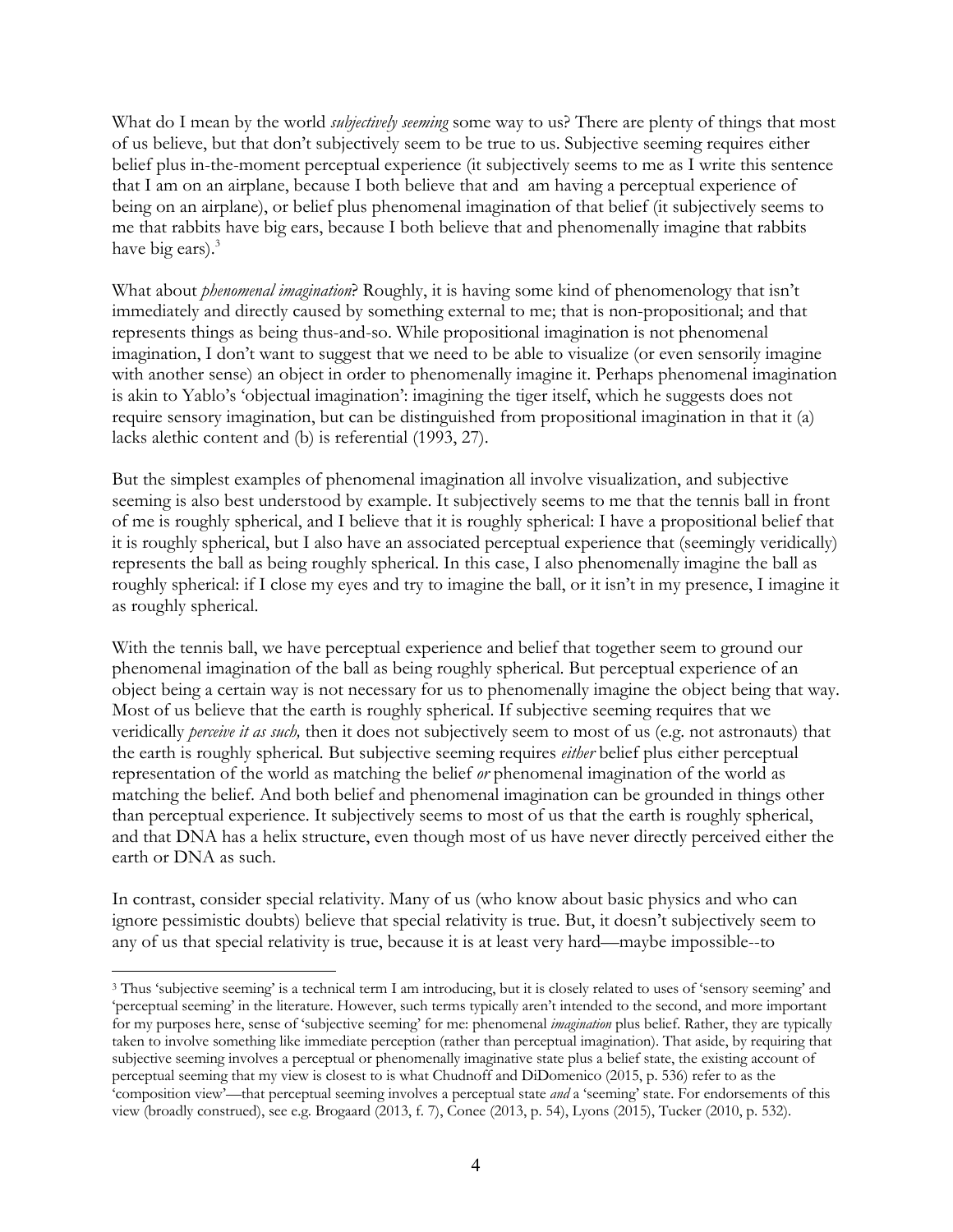phenomenally imagine special relativity's being true. And many of us believe that the temperature of the earth's core is about 6000 degrees Celsius. But it does not subjectively seem to be so (though it might well subjectively seem that the earth's core is very hot). Finally, consider a very different kind of case: you read in the newspaper that your childhood best friend, who you know to be sweet, kind, and caring (but who you have lost touch with) has pled guilty to murder. You (might) come to believe that your friend is a murderer, but I doubt that it will subjectively seem to you that your friend is a murderer.

These cases suggest that one route towards being able to phenomenally imagine something that we don't have perceptual access to is having lots of access to various kinds of models or representations of the fact in question (e.g. drawings or three-dimensional models of DNA, globes, two-dimensional images that 'look' three-dimensional, etc.). It's not enough to have a physical model of the thing in question (we have models of the earth that are cut open and include its core); our models have to represent the very property in question in a way that gives us some kind of indirect perceptual awareness of what it is for the object to have that property.

When you close your eyes and conjure up an image of (if you can do so) the earth, you tend to imagine something that appears to be spherical. When you close your eyes and conjure up an image of DNA, it is helix-shaped. But we (arguably) *can't* close our eyes and visually imagine what it is like for special relativity to be true, or imagine the heat of the earth's core. One reason that models help us learn is that they allow us to make our beliefs seem subjectively true by helping us phenomenally imagine what they represent. We base our visual imagining of DNA on the many models (and other kinds of representations) of DNA that we have seen.

There is an important connection between subjective seeming and understanding. Phenomenal imagination can help us understand what the world would be like if a theory were true. So, if we believe that the theory is true, subjective seeming can help us understand what it is that we actually believe about the world. While he was talking about a different kind of model, I think this is part of what was behind Einstein's (1919) suggestion that only 'constructive' theories—theories with constructive models—can get us true understanding.4

Another way that something can subjectively seem true to us can be seen by altering the murderer case: you have remained close to your friend while watching him become more and more angry, violent, and aggressive; you have seen him assault someone at a bar. And now it is reported to you that he murdered someone. You didn't witness this murder. You don't have perceptual awareness that he murdered someone—your evidence is testimonial--but it may well subjectively seem to you that he did murder someone, because it is continuous with your knowledge of him, and thus easy to both phenomenally imagine and believe because it is "in character".

There are other ways for it to subjectively seem that the world is a certain way. But the third important way for our purposes is this: coming up with and articulating the theory that things are thus-and-so can help the world subjectively seem to be thus-and-so to us. We don't have a visual model of concrete modal realism, but we do have a whole book that allows us to attempt to imagine what the world would be like if concrete modal realism. I assume that Lewis and Spinoza genuinely believed their own views. Of course, we don't know whether they subjectively seemed true to them. But often, part of the process of creating imaginative philosophical theories involves a kind of

 <sup>4</sup> For further discussion, see my (2020).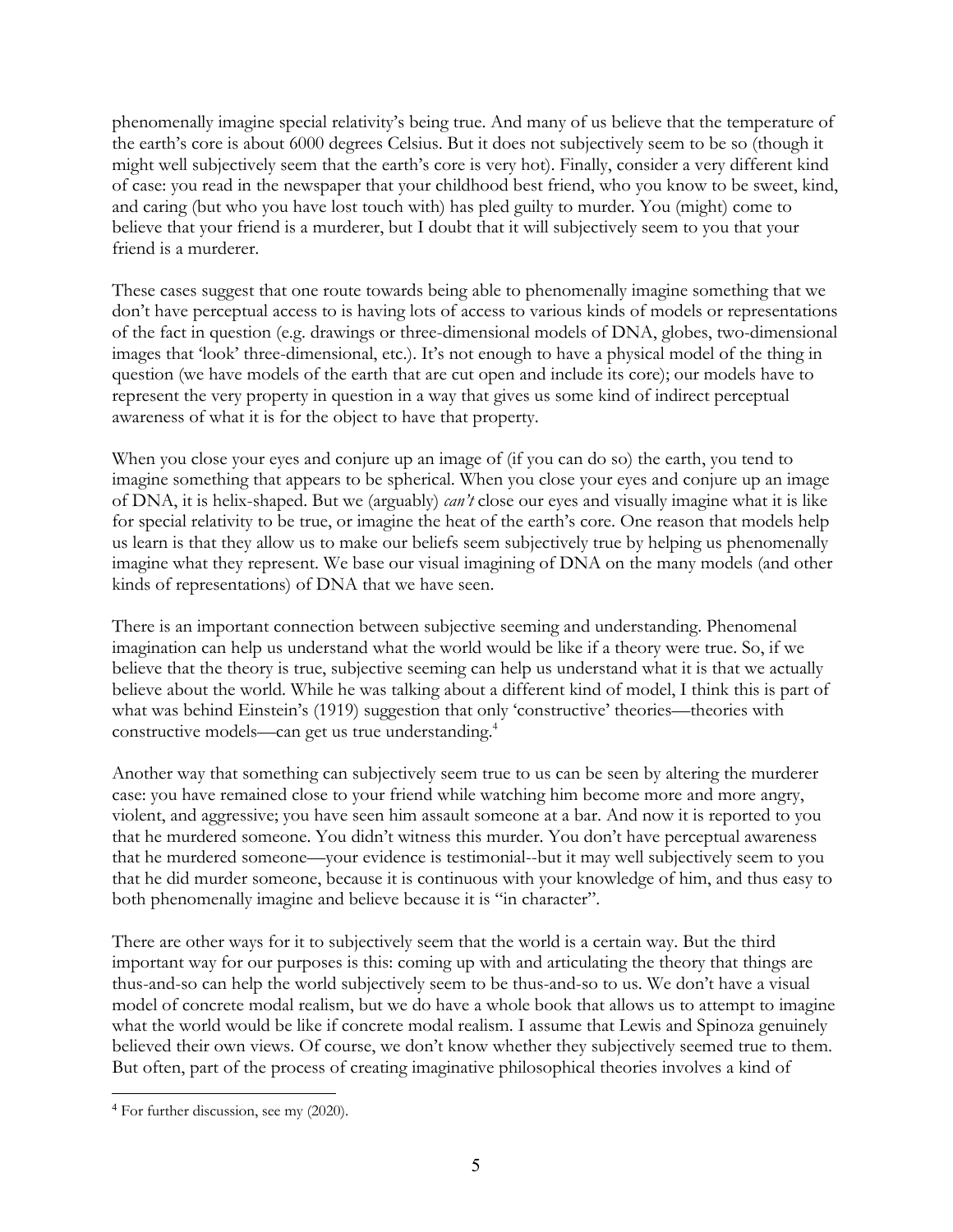subjectively coming to see the theory as true, rather than merely believing it. While philosophers might not start out, when they engage in investigation into the world, with the world subjectively seeming as their theories say it is, many of us end up there. The process of defending and articulating a metaphysical view can move the author of that view from not having a subjective seeming that the view is true to having one—even if the author initially believed the view. And since subjective seeming is a route to understanding, as it allows us to understand what the world is like if that theory is true, this makes sense of the fact that articulating a theory—one that might involve propositions that we already believed—allows us to come to understand that theory in a way that we might not have before articulating it. One value of articulating metaphysical theories, for the metaphysician herself, is to gain better understanding of things she already believes.

What about the metaphysician's audience? We needn't believe a metaphysical theory in order to phenomenally imagine it as true. We can attempt to phenomenally imagine that they are true, even if we don't believe them. We can also, as we perhaps do with fiction, occupy a middle ground between phenomenal imagination and full-blown subjective seeming: we can *suspend our disbelief* in a theory and phenomenally imagine that it is true, thus, perhaps, having it temporarily subjectively seem to us that it is true. And maybe this is enough for understanding; maybe what we need for understanding is to be able to get in a position where it can, temporarily but non-fleetingly, subjectively seem to us to be true.

One of the goals of e.g. the novelist and the metaphysician is, at a coarse-grained level, quite similar: to convince the reader to briefly suspend their ordinary beliefs about the world around them and 'get inside' a different reality. What does it mean to get inside this 'different' reality (which might, in the metaphysics case, simply be our reality)? I claim: it is for it to (at least temporarily) subjectively seem to be true.

# **2. How does this help with the value and justification challenges?**

If metaphysics is essentially imaginative, then it is much more like art than like science. (I note that plenty of *parts* of science seem to have much in common with metaphysics and art in this respect: the so-called "context of discovery" seems replete with imaginative work. But, I remind my reader, science is not  $u_p$  to us in the way that both art and, I am arguing, metaphysics are.)<sup>5</sup> This suggests that we don't need to answer the justification challenge in order to answer the value challenge. (The justification challenge is not*:* why are we justified in engaging in metaphysical theorizing? Rather, it is: how could we be justified in believing a particular metaphysical theory?) If metaphysics is essentially imaginative, we don't need to ever be justified in believing a metaphysical thesis in order for metaphysics to be valuable, just as we needn't be justified in believing that a novel is literally true in order for the novel to be valuable. Indeed, it might be the (albeit temporary) *unjustified* belief (plus phenomenal imagination) that the circumstances of the novel are literally true that, in part, make reading the novel valuable.

One value of art is that it expands our imagination and imaginative capacities. There is independent value in both expanding our imagination and imaginative capacities, and in being able to "see the world" from someone else's perspective. The non-social metaphysics I'm focusing on here doesn't

 <sup>5</sup> I note that Rosen (forthcoming) flirts with the idea that metaphysics is just all "context of discovery", and so I owe this way of thinking about this to him.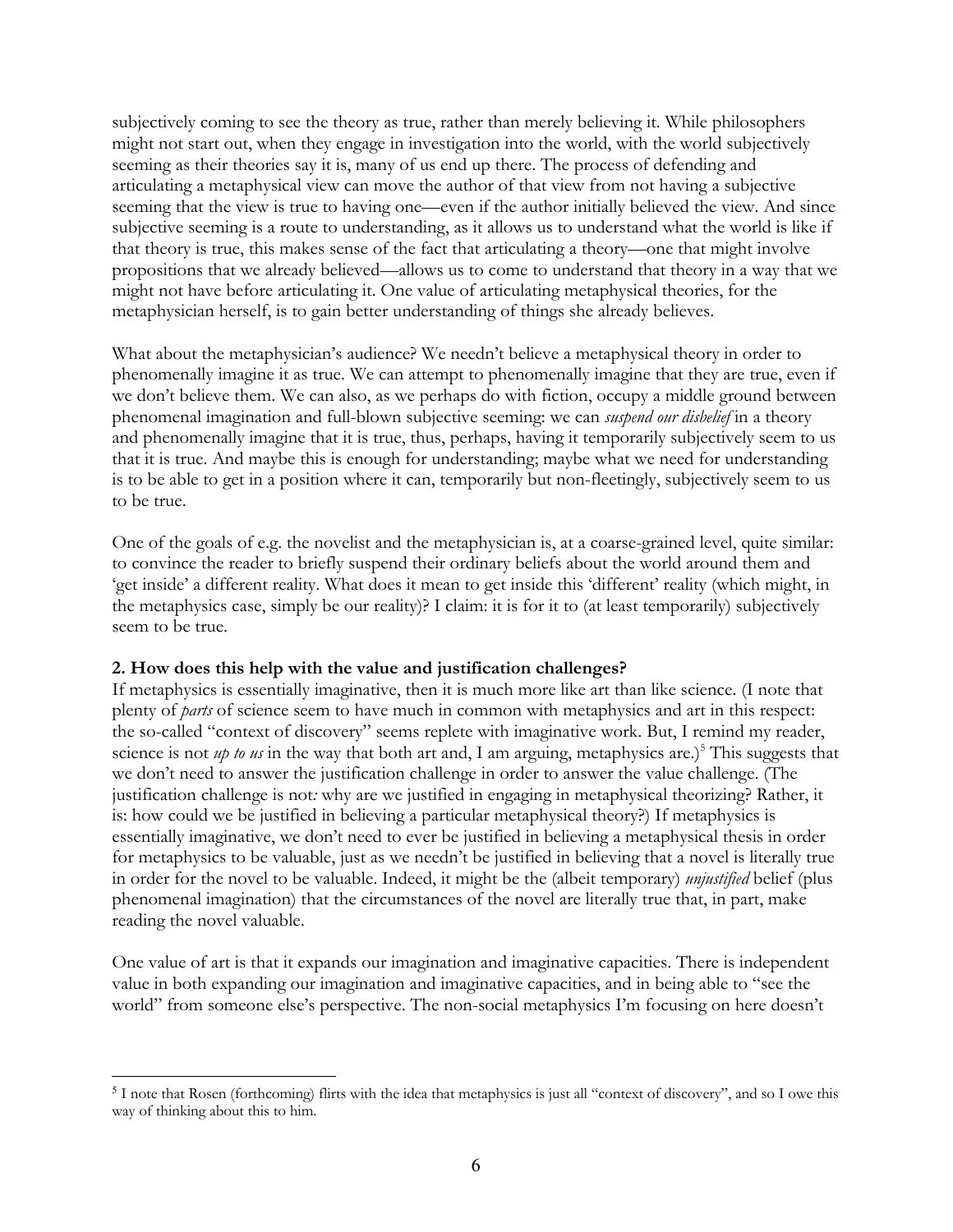give us any direct insight into what it's like to be a different person.<sup>6</sup> It doesn't obviously help us morally. But it does (when done well) allow us to inhabit other perspectives on reality, and it does help us expand our imagination and imaginative capacities. So even if these turn out to be the only values of metaphysics, metaphysics is still valuable if it is essentially imaginative.

Inhabiting other perspectives on reality requires that we (a) temporarily suspend any disbelief we have as to the truth or accuracy of those perspectives and (b) be able to genuinely imagine what the world looks like from those perspectives. And this is one way to come to understand something.

Fiction—as well as art more broadly—sometimes has a goal of understanding. But on the metaphysics-as-essentially-imaginative picture, metaphysics is special in that its goal is always understanding. If understanding is important independent of truth, justification, or knowledge—and I think there is a good case to be made that it is, though it will perhaps disappoint readers that I won't make it here—then metaphysics is valuable because it facilitates our understanding, even if the content of what we are understanding turns out to be false.<sup>7</sup>

Good fiction has an additional value that much of metaphysics lacks: aesthetic value. I think that aesthetic value is actually crucial to good metaphysics as well, but the value in question might be somewhat different; perhaps the aesthetic value of a well-written piece of metaphysical theory lies somewhere in between the kind of aesthetic value that literature has and that of a beautiful mathematical proof. This kind of value, despite being important, is not my focus here. However, one might think that the value of imagination, and of facilitating understanding itself, is aesthetic or quasi-aesthetic as well. Rosen gestures at a view in this vicinity about the value of theory-building in speculative metaphysics:

The value of science on this conception is partly cognitive. To know that quantum electrodynamics is an acceptable theory is to know quite a lot about nature. But it is also partly "aesthetic", though the term is not quite right…When we admire a complex work of art, we don't just admire the object. We respond to the fact that a person made it by exercising certain capacities — technical skill, but also the creative capacity to see that a thing like this could be made. On the view I'm urging, scientific model-building has a similar value, and it has this value regardless of whether it's an oracle for disclosing hidden truths that would be intrinsically worth knowing. If there is a defense of speculative metaphysics as the fictionalist conceives it—metaphysics as model-building — it runs along similar lines (Rosen forthcoming, 16.)

I largely agree with Rosen here about the value question, but I think he misses some of the sources of value in metaphysics: those that come directly from phenomenal imagination, subjective seeming, and understanding.

Fictionalism is a natural extension of the view that metaphysics is essentially imaginative, and it allows us to dispense with the justification question. I've claimed that understanding should be seen as one of the central goals of metaphysics. But if understanding only requires temporary subjective

 <sup>6</sup> Though it might give us indirect insight, if we like the Nietzschean idea that philosophy is 'involuntary and unconscious autobiography', or, as I do, some more socially situated version of this idea.

<sup>7</sup> See my (redacted) for the beginnings of an account of the importance of understanding independently of other epistemic aims.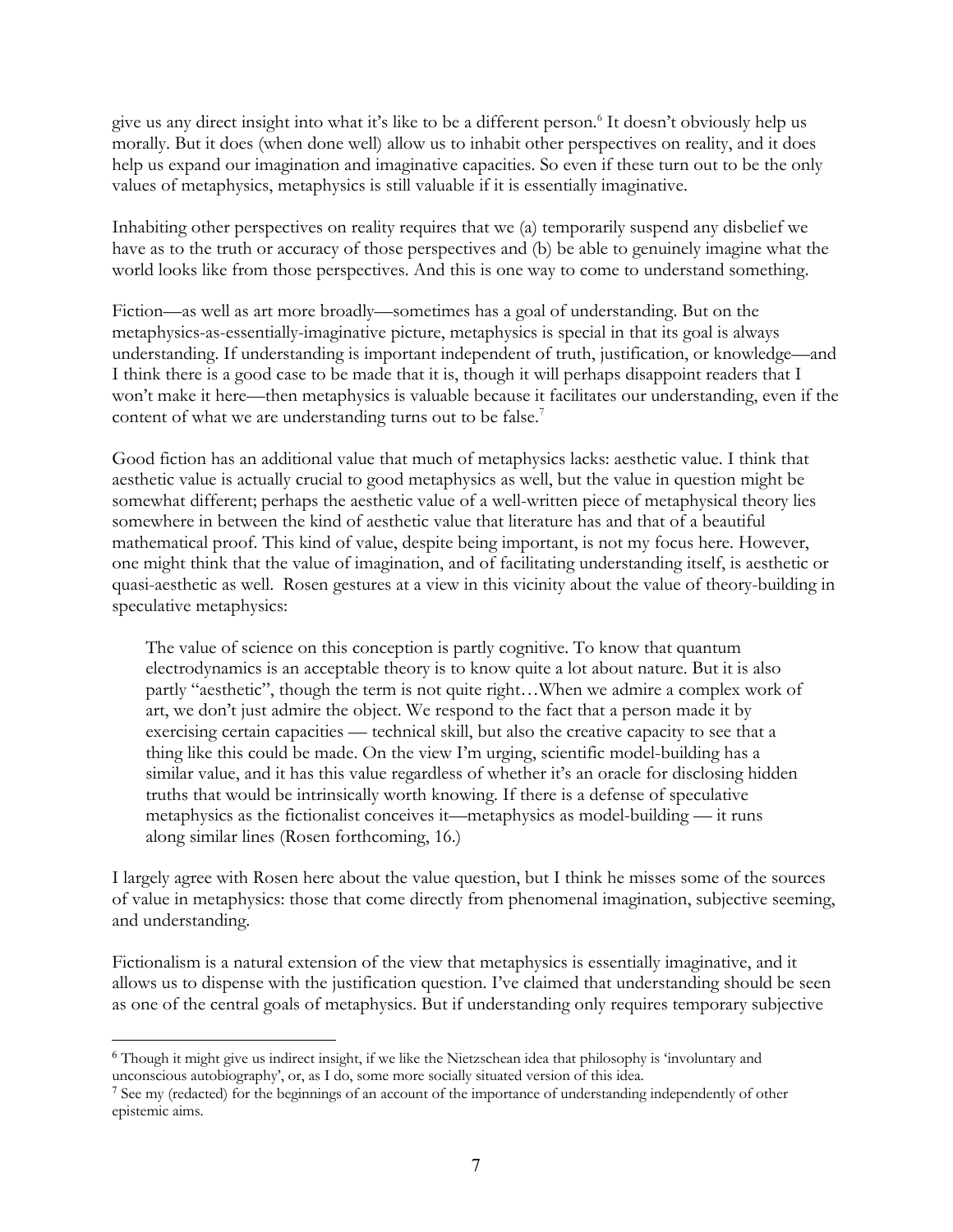seeming—of the kind we can get when we temporarily suspend disbelief in e.g. the world of Middle Sister in Anna Burns' novel *Milkman* and have the world subjectively seem to us as it does to an eighteen-year-old Catholic woman in 1970s Belfast—then to understand something does *not* require having a justified belief in it. So, if metaphysics is essentially imaginative, and a central goal of metaphysics is understanding, we might not need to answer the justification question at all. Certainly we are not actually justified in believing that we are in 1970s Belfast. Still, there is something important in us understanding what it was like to be an eighteen year old woman in 1970s Belfast, and we arguably can't come to understand that solely through historical record. Likewise, perhaps we are never really justified in believing metaphysical theories, if their value is in us coming to understand what the world would be like if they were true.

However, not all of us will want to take the step to fictionalism. Insofar as anyone thinks that metaphysics also aims at truth, and is not just like fiction, we still need to answer the justification question. Thus far what I've said suggests that believing a metaphysical thesis can be conceived of as an experience akin to the experience of suspending one's ordinary beliefs and temporarily 'believing' a fiction (or even akin to simply experiencing a work of art that doesn't make any propositional assertions). The crucial difference (for the non-fictionalist) is that, while the fiction is neither literally true nor aims to be literally true—and in typical cases, we have overwhelming evidence that it is not true—the metaphysical thesis might be, and we rarely have overwhelming evidence that it is not true. (More carefully: we rarely have overwhelming evidence that it is not a disjunct of a perhaps very long disjunction that itself is likely to be true—where all the possible views in logical space about the particular topic/domain are in the disjunction.) So, unlike in the fictional case, what we are justified in believing is that the metaphysical thesis is an epistemic possibility about the way the world is. On one picture of justification, we actually can't be justified in believing particular metaphysical theories, but we can be justified in believing that particular metaphysical theories might be true.

If metaphysics is essentially imaginative, then one of the goals of metaphysics and fiction is similar: to get the reader to suspend disbelief and have it subjectively seem that the theory or fiction is true. The important difference is that when we suspend disbelief and it temporarily subjectively seems to us that a fiction is true, we do not (typically) learn that the fiction is actually a genuine way the world might be. But when we do so with a metaphysical theory, we do learn that that theory is a genuine way the world might be.

So, one option for the non-fictionalist might be to go the humble route: we are never *really* justified in believing any particular metaphysical thesis, but we still learn things about the world when we suspend disbelief and allow the world to subjectively seem to us as a metaphysical theory says it is. We might learn, for example, that the world might be like p, for some p. Balcerak Jackson (2018) argues that we can get this kind of justification from imagination. I suspect we can actually get something stronger for metaphysics-as-essentially-imaginative. To see what it might look like, I want to take a brief detour by asking what the point of argument is if metaphysics is essentially imaginative.

# **3. What are Arguments For?**

According to the metaphysics-as-essentially-imaginative picture, metaphysicians' central goal is—or rather, should be*—*to give us a 'picture' (metaphorically speaking) of reality that can get us into a space in which it (at least temporarily) *subjectively seems to us* that the world is the way they claim it is; and thus, for us to come to understand their views. This makes it sound as though metaphysics has a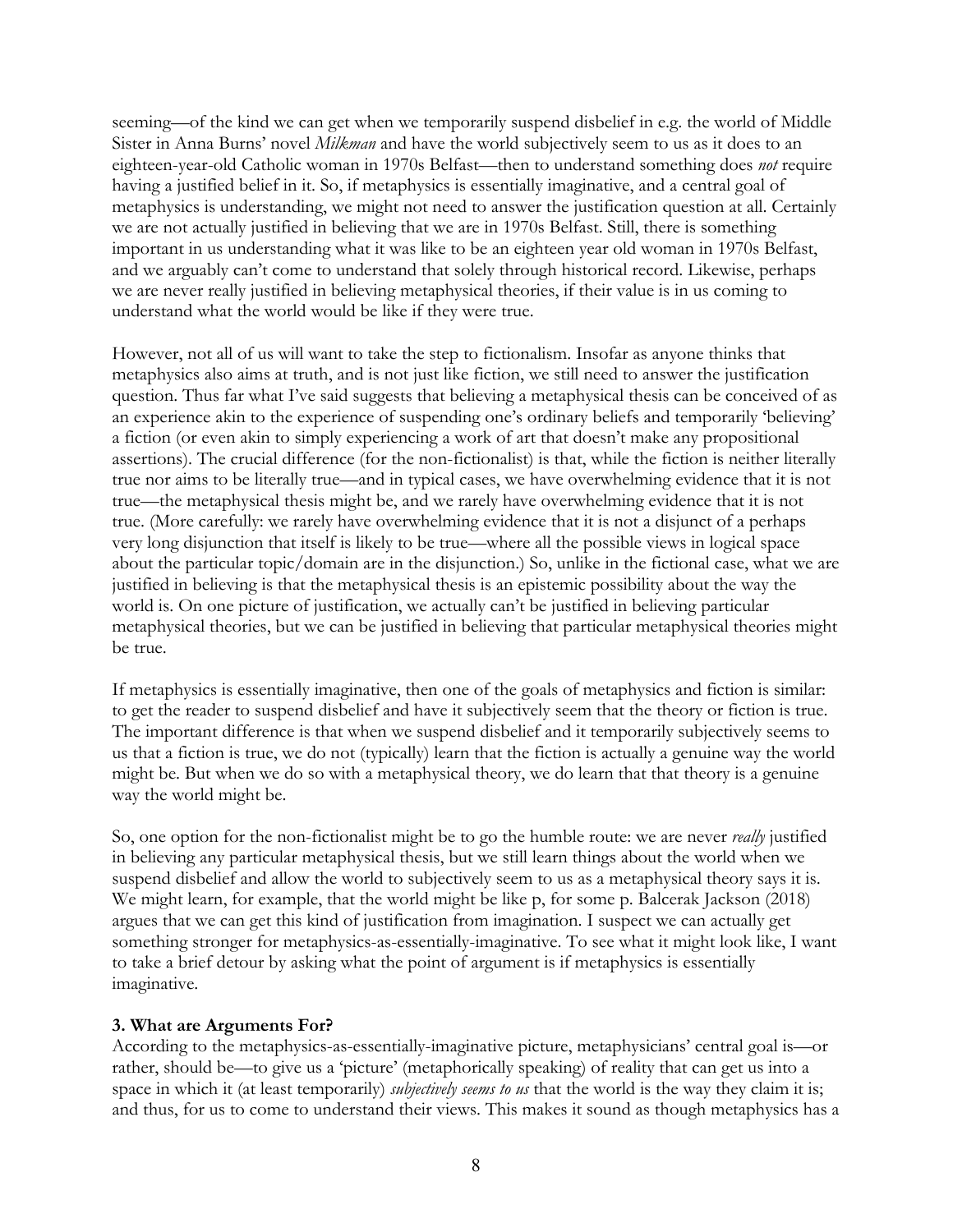lot—too much, perhaps—in common with certain kinds of art. So what are arguments for on this picture? Perhaps arguments themselves have aesthetic value akin to that of mathematical proofs. While I think here is something beautiful about an original, well-crafted, argument, this is not my focus here.

Arguments play an important role in both answering the justification challenge and in establishing understanding through imagination. There might not be anything even prima facie inconsistent with metaphysics centrally involving arguments and also being essentially imaginative. Arguments in philosophy are often thought of as attempts to convince the reader of a view. This is consistent with my picture on which the goal of the metaphysician should be to get the reader to fully understand her view, by helping her to temporarily suspend disbelief and get the world to subjectively seem as the view says it is—the convincingness of an argument maps onto how able we are to successfully suspend disbelief and have the view subjectively seem true.

There are many different ways that artists can convince their appreciators of a certain kind of way of looking at the world, or a fiction, or a different perspective. In some photography and painting, for example, this is done by making a photo or painting appear to be 'from' a certain perspective in space, and positioning the viewer in a position that is quite close to that. In some works of written fiction, this is done by writing in evocative language that draws the reader into, at least briefly, 'seeing' the world through the perspective of a character.

On the metaphysics-as-essentially-imaginative view, the role of arguments in metaphysics is similar to the role of these other ways of convincing viewers and readers of certain kinds of pictures of and perspectives on reality. I will give two examples. First, there is a picture of philosophical argumentation on which I convince you to adopt a view by appealing only to things that you already believe—or to which I can quickly convince you to assent to—and show you that a conclusion that you perhaps initially found somewhat wild and implausible (or simply had not considered) follows. Maybe this sort of argument, the idea is, is like art for the hyperrational. (I don't mean this as a compliment, even though I enjoy such arguments!) Sometimes art appeals to our *emotions* in order to allow us to see reality (or non-reality!) differently. But arguments seem to appeal to our ability to reason to do so. Some of us might be more moved into temporary subjective seemings by emotions, others by hard, dry, logic-chopping. (I note that this distinction is not at all as clear as I am making it out to be.) That said, one might worry about whether hard, dry logic-chopping can really secure phenomenal imagination and thus whether it can get us full-on subjective seeming rather than just belief. But think about the two murderer cases. We don't need much to be moved to imagine that our friend who we have seen violently assaulting someone has murdered someone. But we need a lot if it seems out of character (from our perspective) for him. It may be that if metaphysical views are close enough in character to what already subjectively seems to us to be true, we can be moved, and perhaps that we need more picture-painting and hand-holding when it comes to metaphysical views that are very far away from what subjectively seems to us to be true. Starting with premises that themselves seem subjectively true makes it easier to be moved towards a conclusion's seeming subjectively true.

Many arguments in metaphysics don't fit this pattern. One common move in contemporary metaphysics involves trying to rescue a view from a serious—perhaps seemingly devastating objection. Two very different examples: first, some attempts to recover platonism from epistemic (or "reliability") challenges give arguments about how particular versions of the view can successfully answer those challenges. These arguments are often the central arguments in favor of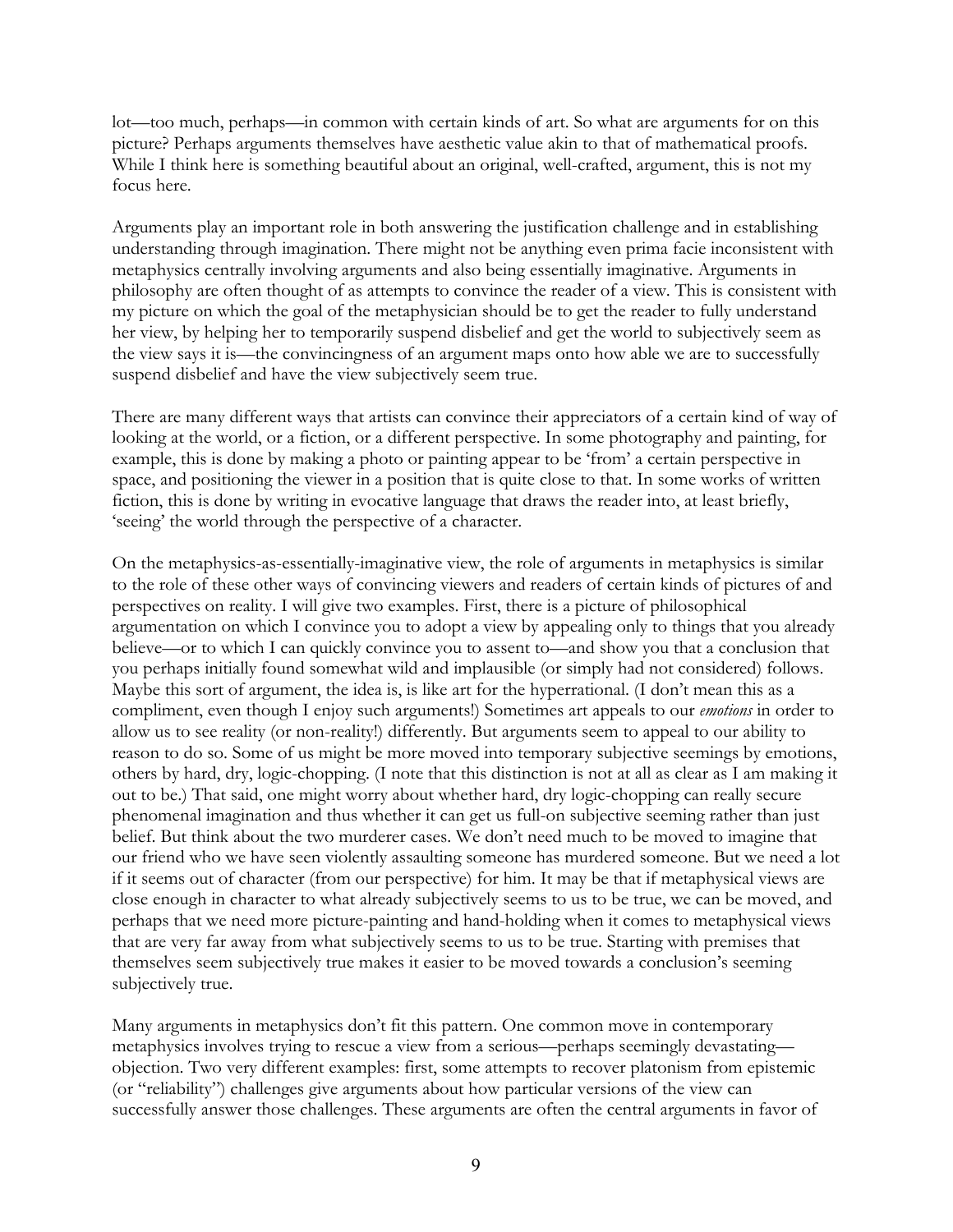the view—that is, their authors are not trying to convince you of platonism. Instead, they are trying to convince you that there is a way past a stumbling block for platonism. The idea here is this, I take it: platonism is a view that is already plausible for a variety of reasons, but the epistemic challenge blocks us from being able to imagine the world as platonistic. So if we can successfully answer that challenge, we can go back to imagining the world as platonistic. (See, e.g., Balaguer (1998), McSweeney (ms).)

Second, return to the 'common sense' theories of composition (e.g. Korman (2015), Markosian (1998)). These theories are no different in kind from attempts to recover platonism. Problems have been raised for common-sense views about composition, such that many metaphysicians now seem to find the view to be a non-starter; that is, they aren't willing to engage in even imagining that the world is as our common sense says it is, compositionally speaking. In this sense, views that say that the world is just as it initially seems to be to us can count as imaginative, because they are aimed at metaphysicians who have been convinced to rule out such a view. And the way in which they are imaginative is not in conceiving of the world differently from the way it appears to us—for the view is that the world is basically just as it appears to us! Instead, they aim to allow those of us who have been swayed by objections to *re-conceive* of the world that way, by providing us with a way to overcome (in this case multiple!) stumbling blocks to doing so.

Arguments play two crucial roles in justification on this picture. First, philosophers with certain views of justification might like the idea that, if metaphysics is fundamentally imaginative, at best it can provide us with justification for believing that p is a way the world might be. But arguments still play an important role in motivating that p is a way the world might be. They can serve to sway us into being able to suspend disbelief and let the world subjectively seem as their authors claim it is. I've argued (in (redacted)) that a necessary epistemic condition for justified belief that two theories are metaphysically equivalent is that we can conceive of what it would be like for them simultaneously being true. If this is right, then we need to be able to conceive of what it is like for *one* of the theories to be true before we can compare it to others. It seems to me that we can't be justified in believing that a metaphysical theory even might be true unless we can conceive of what it would be like for it to be true.<sup>8</sup> I claim: what it is to be able to conceive of what it would be like for a theory to be true is to be able to temporarily suspend disbelief in that theory and phenomenally imagine that it is true—that is, for it to temporarily subjectively seem that the theory is true. Since arguments are used to overcome stumbling blocks to doing so, and hence to helping us better *understand* the view, they are crucial to even the minimal level of justification that we should want for the belief that a theory *might* be true.

Second, arguments can convince those who have certain theoretical commitments that a metaphysical view is consistent with those commitments, and hence might be true. In some ways this is just a special case of what I just described. Many philosophers treat certain sorts of methodological commitments as sacred beliefs (e.g. naturalism, which I will discuss in the next section), and are unable to get in a space where the world can subjectively seem to them to be some way that is inconsistent with those methodological commitments. What is a sacred belief? Here I follow Katsafanas's account of sacred values. Katsafanas argues that sacred values are values that are *inviolable* ('present themselves as not to be compromised or attenuated'), *unquestionable* ('present

<sup>&</sup>lt;sup>8</sup> This is a contentious claim; this doesn't seem to be a necessary condition on justified belief that a scientific theory might be true, and so those who want to assimilate metaphysics to science shouldn't be happy with it. See (redacted) for discussion.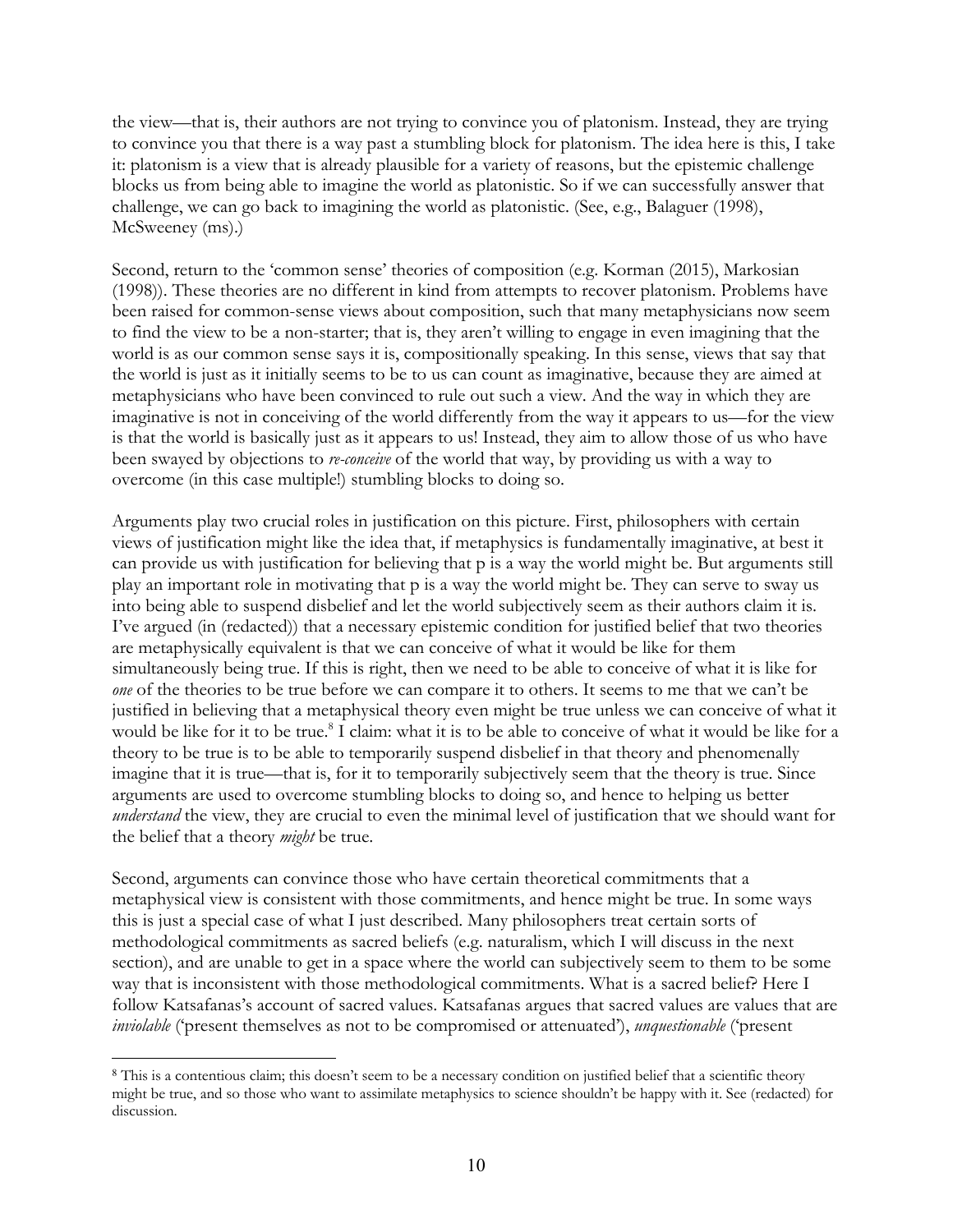themselves as not to be doubted, critiqued, or weighed against other values'), and *associated with characteristic emotions* ('love, hatred, veneration, contempt, reverence, dread, awe, etc.). (2019, 12.) While Katsafanas is concerned with sacred values' role in fanaticism of a more weighty kind (e.g. religious, political, moral), it seems to me that many philosophers—including (apparently) non-moral philosophers—have methodological stances that satisfy at least the first two of these conditions. These 'sacred beliefs' might be a sort of epistemic analogue of the more normative sacred values that satisfy all three conditions.

That philosophers have sacred beliefs is not surprising, bad, nor even necessarily unjustified. However, sacred beliefs get in the way of our ability to temporarily suspend disbelief and have the world subjectively seem some way that is inconsistent with those beliefs. So one way that metaphysicians can get their readers to entertain their views is to argue that they are consistent with methodological commitments that are commonly held to be sacred.

This same strategy might justify us in either actually full-on believing, or adjusting our credences in, certain metaphysical views on other views of justification. If we're coherentists, then arguments can serve a crucial role not just in allowing us to suspend judgment and have the world subjectively seem a certain way, but in actually justifying us in *believing* that the world is that way, or having a significant credence in the world being that way. The Quinean web of belief can make sense, on the metaphysics-as-essentially-imaginative view, both of how we could be justified in believing metaphysical theories, and why we still need arguments*.* Arguments show us what other beliefs our metaphysical theories are bound up with, and what beliefs we would have to shift around in order to accommodate them.<sup>9</sup>

There is much more to say here, in particular if we want to secure metaphysical realism. I don't have the space to argue that we can do so here. Instead, I emphasize that the metaphysics-as-essentiallyimaginative claim is consistent with there being no need to answer the justification question; whether the justification question needs answering depends on whether metaphysics aims at truth. And whether metaphysics aims at truth is independent of whether metaphysics is essentially imaginative. Still, I've tried to show that justification is still possible if metaphysics is essentially imaginative. 10

# **4. What about the Naturalistic Claim?**

One common naturalistic move is to try to make (acceptable) metaphysics continuous with science: a posteriori metaphysics, with goals similar to those of science, and that works within the bounds of what science tells us about the world, is acceptable, and other, more "speculative" metaphysics is not.

If the value of metaphysics comes even partly from its being an imaginative pursuit, what should we say about this claim? While it perhaps doesn't make sense to talk about things that are *up to us* as being also a priori (since they may not, initially speaking, be candidates for being propositions that we know or are justified in believing), clearly metaphysics-as-imaginative is conducive to a priori metaphysical projects. And the naturalistic view just described is unhappy with a priori metaphysics;

 <sup>9</sup> I part ways here with Rosen, who argues that the considerations at stake in arguments in 'speculative' metaphysics are esoteric and 'play no role whatsoever outside of technical philosophy' (forthcoming, 10).

<sup>&</sup>lt;sup>10</sup> Looking to work on whether and how we can get knowledge or justification from imagination is a next step here, e.g. the papers in Kind and Kung (2016).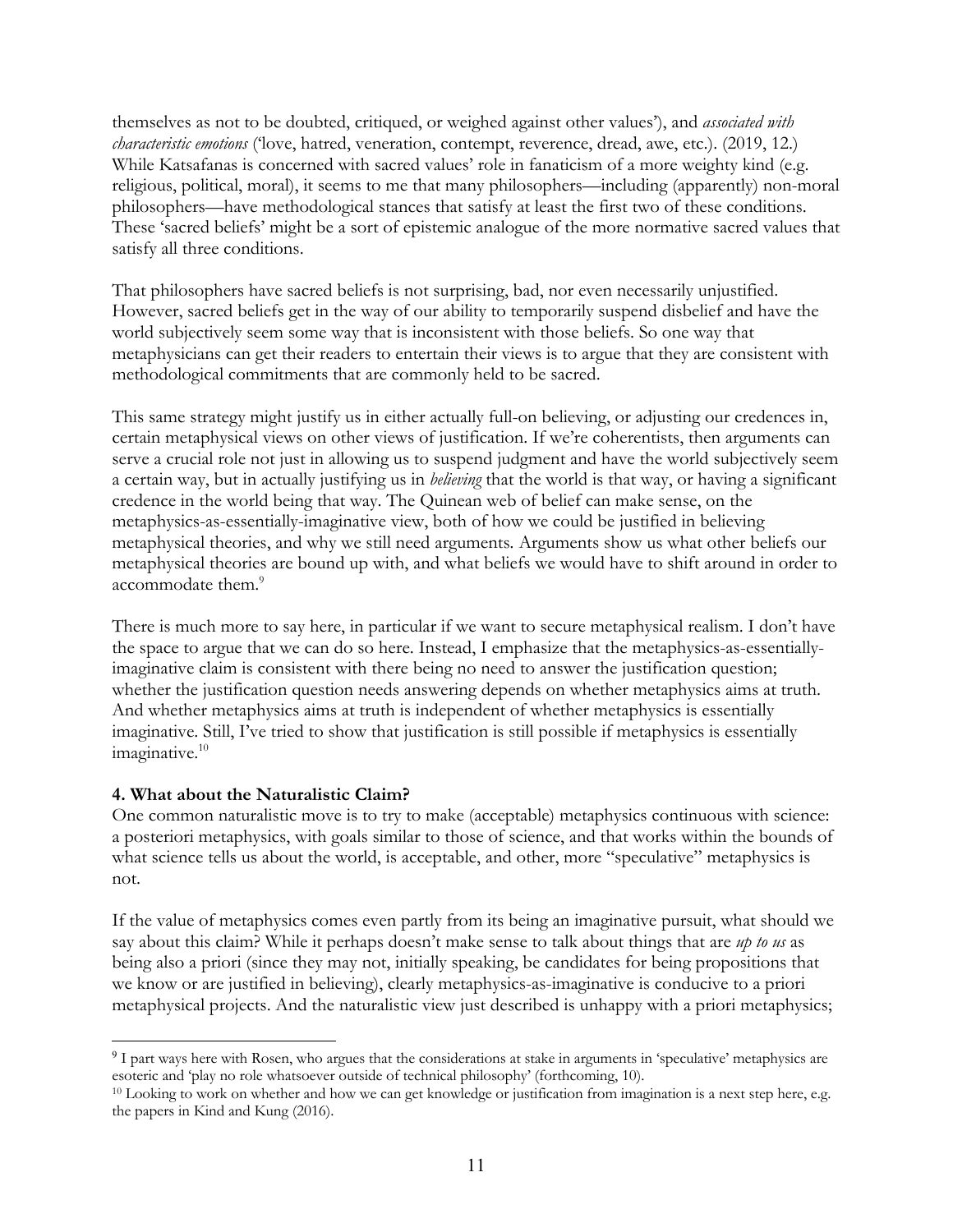it, superficially at least, should be even more unhappy with the idea that metaphysics is not just a priori, but *up to us*. But this is too quick: perhaps naturalists who hold the kinds of views under discussion here should take the very fact that treating metaphysics as essentially imaginative makes metaphysics up to us to entail that metaphysics is outside of the bounds of the kind of inquiry that must be continuous with science in order to be meaningful.

For presumably naturalists don't think that artistic creation needs to be continuous with scientific investigation into reality. (Note: this is not an ontological claim about whether naturalists think that aesthetic properties supervene on or are grounded in descriptive properties; that claim is consistent with the idea that artistic creation is methodologically distinctive and does not (and should not) proceed in the same fashion as scientific investigation does.) If metaphysics is more like art than science—if it is essentially imaginative and (at least in part) 'up to us'—then there is no reason that it should be *like* science.

Naturalists are free, of course, to only engage with metaphysical views which are consistent with their naturalistic commitments. Arguments that a view is consistent with naturalism can serve to convince them to take a metaphysical view seriously enough to suspend disbelief and attempt to get the world to subjectively seem to them as the metaphysical view says it is.

But if metaphysics is essentially imaginative, and among its goals are to allow us to have the world subjectively seem to us ways that we might not have previously imagined it might be, then I suspect that taking any claim that rules out engagement with vast swaths of metaphysics to be a sacred belief is a mistake. At least one part of what is important and valuable about metaphysics is imagination and understanding, and treating methodological stances as sacred makes us lose out on vast swaths of metaphysics. This isn't an attack on naturalists—the same kind of thing can be said about, e.g., those who treat theism as sacred in engaging with metaphysics. On the metaphysics-as-essentiallyimaginative view, this is a mistake along the same lines as refusing to engage with non-religious art. I'm neither a naturalist nor a theist, but I fall prey to holding certain things to be sacred such that I can't have someone's metaphysical view subjectively seem, temporarily, to be true to me, and thus understand it.

There are other things that matter besides truth. Imagination is both intrinsically and instrumentally (in part because it can lead to understanding) valuable. Understanding is an important goal of certain kinds of inquiry. On the metaphysics-as-essentially-imaginative view, both imagination and understanding are central to what metaphysics is for. But justified belief aims at truth, not imaginative capacity, or understanding. If we focus too much on having justified beliefs, it is harder for us to suspend disbelief and try to inhabit views that we don't believe. And there is value in doing so.

#### **References:**

Balaguer, Mark. 1998. Platonism and Anti-Platonism in Mathematics. (Oxford: Oxford University Press).

Balcerak Jackson, Magdalena. 2018. 'Justification by Imagination,' in Perceptual Imagination and Perceptual Memory, eds. Fiona MacPherson and Fabian Dorsch (Oxford University Press), pp. 209- 224.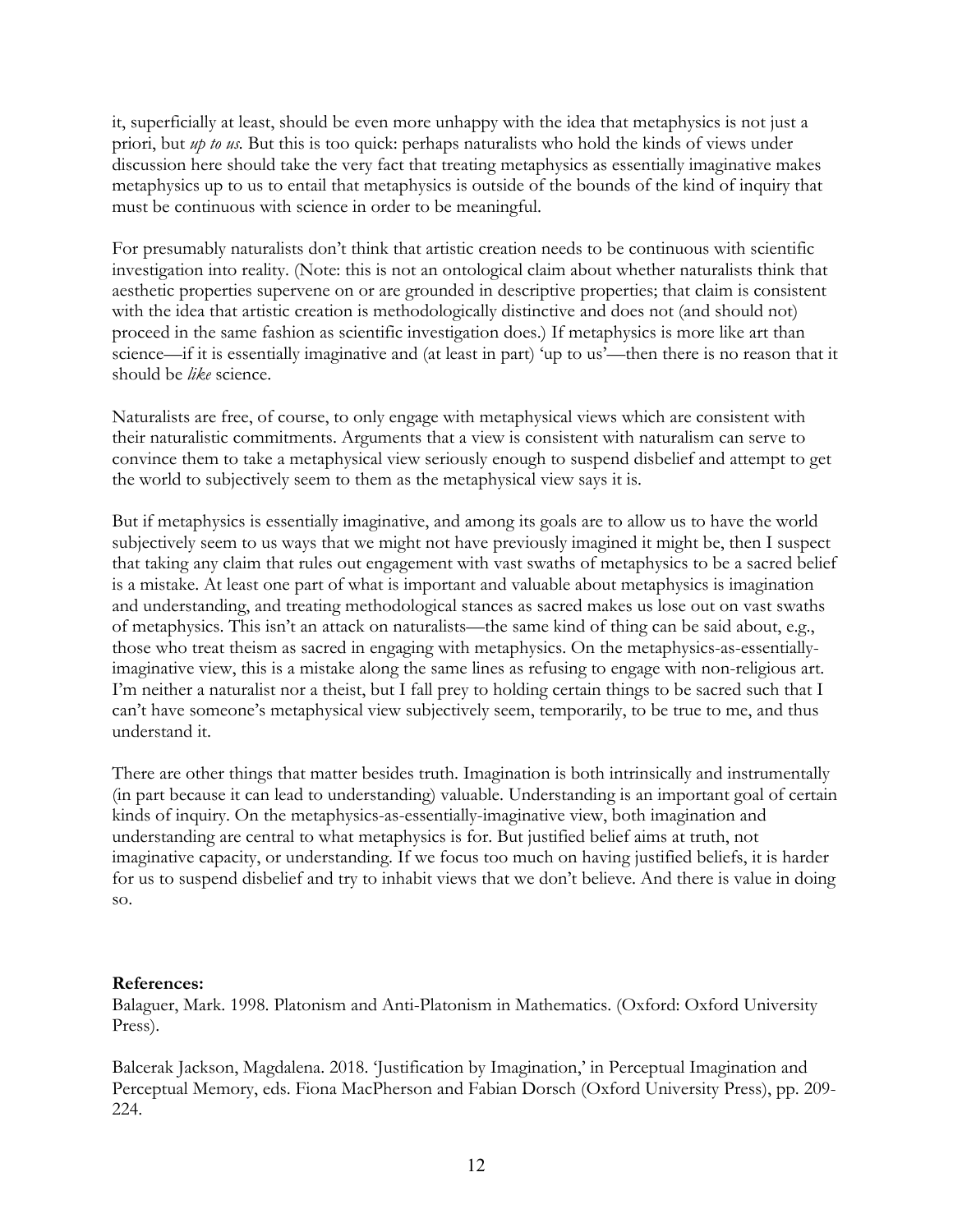Brogaard, Berit. 2013. 'Phenomal Seemings and Sensible Dogmatism,' in Seemings and Justification: New Essays on Dogmatism and Phenomenal Conservatism, C. Tucker (ed.). New York: Oxford University Press, pp. 270-92.

Bryant, Amanda. 2017. "Keep the chickens cooped: the epistemic inadequacy of free-range metaphysics," Synthese, https://doi.org/10.1007/s11229-017-1398-8.

Burns, Anna. 2018. Milkman. (London: Faber & Faber Press).

Chudnoff, Elijah and DiDomenico, David. 2015. 'The Epistemic Unity of Perception. *Pacific Philosophical Quarterly,* vol. 96, pp. 535-549.

Conee, Earl. 2013. 'Seeming Evidence,' in Seemings and Justification: New Essays on Dogmatism and Phenomenal Conservativisim, C. Tucker (ed.) New York: Oxford University Press, pp. 52-70.

Einstein, A. 1919. 'What is the Theory of Relativity?' *The London Times.* Reprinted in: Einstein, A. 1982. *Ideas and Opinions.* New York: Crown Publishers, Inc.

Katsafanas, Paul. 2019. "Fanaticism and Sacred Values," Philosophers' Imprint, vol. 19, no. 17, pp. 1-20.

Kind, Amy and Peter Kung (eds.). 2016. Knowledge Through Imagination. (Oxford: Oxford University Press.)

Korman, Daniel Z. Objects: Nothing Out of the Ordinary. (New York: Oxford University Press.)

Ladyman, James, and Don Ross. 2007. Everything Must Go: Metaphysics Naturalized. (Oxford: Oxford University Press).

Lewis, David. 1986. On The Plurality of Worlds. CITE.

Liao, Shen-yi and Gendler, Tamar, "Imagination," Stanford Encyclopedia of Philosophy (Spring 2019 Edition), ed. Edward N. Zalta, https://plato.stanford.edu/archives/spr2019/entries/imagination/

Lyons, Jack. 2015. 'Seemings and Justification,' *Analysis,* vol. 75, no. 1, pp. 153-64.

Maclaurin, James, and Heather Dyke. 2012. "What is Analytic Metaphysics For?," Australasian Journal of Philosophy, vol. 90, no. 2, pp. 291-306.

Markosian, Ned. 1998. 'Brutal Composition,' *Philosophical Studies*, vol. 92, no. 3, pp. 211-249.

McSweeney, Michaela. 2020. 'Theories as Recipes: Third-Order Virtue and Vice,' *Philosophical Studies,*  vol. 177, no. 2, pp. 391-411.

McSweeney, Michaela. Manuscript. Abstract Structures.